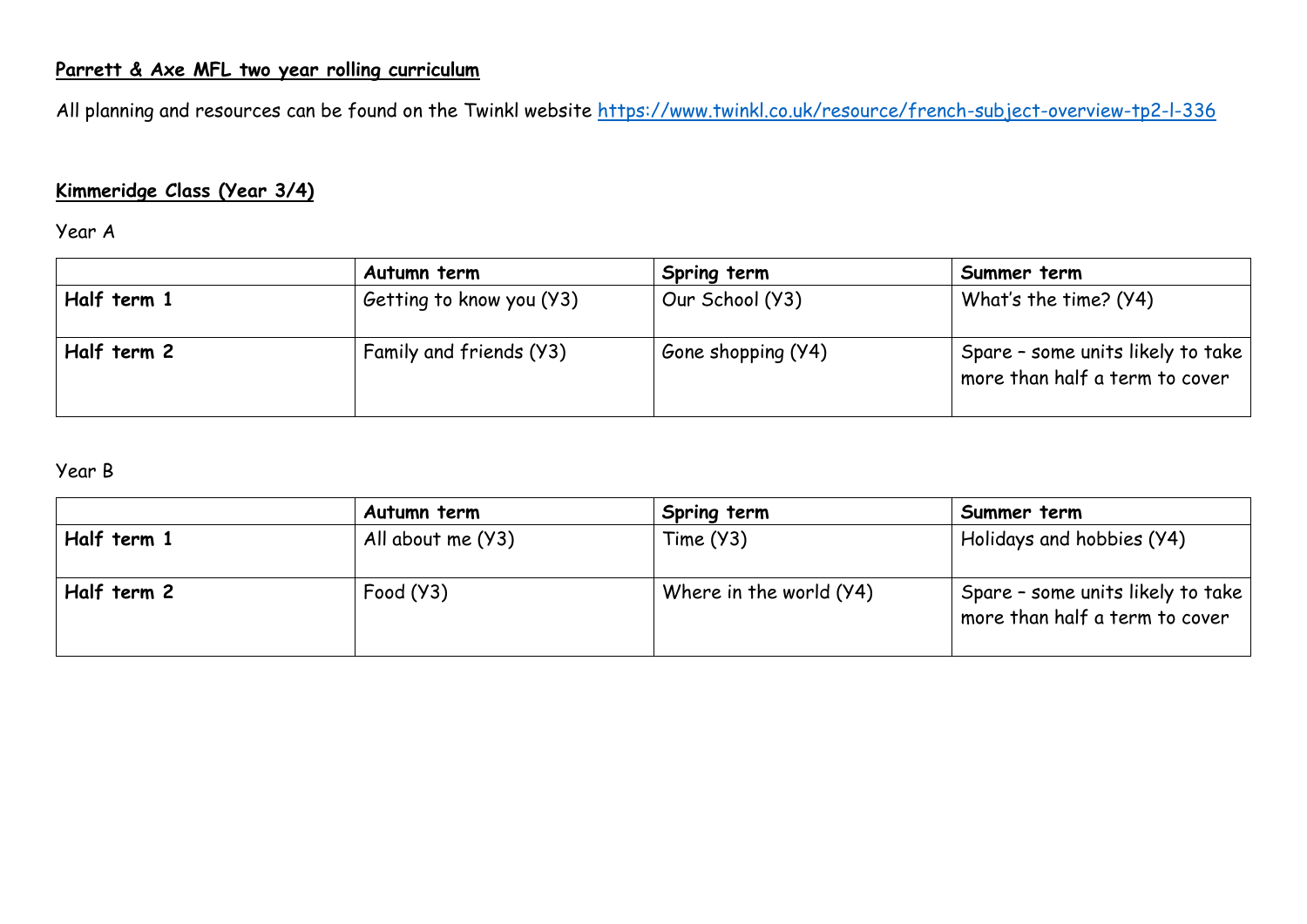## **Durdle Door Class (Year 4/5)**

Year A

|             | Autumn term          | Spring term           | Summer term       |
|-------------|----------------------|-----------------------|-------------------|
| Half term 1 | All around town (Y4) | What's the time? (Y4) | That's tasty (Y5) |
| Half term 2 | Gone shopping (Y4)   | School life (Y5)      |                   |

Year B

|             | Autumn term              | Spring term               | Summer term             |
|-------------|--------------------------|---------------------------|-------------------------|
| Half term 1 | One the Move (Y4)        | Holidays and hobbies (Y4) | Family and friends (Y5) |
| Half term 2 | Where in the world? (Y4) | Time travelling (Y5)      |                         |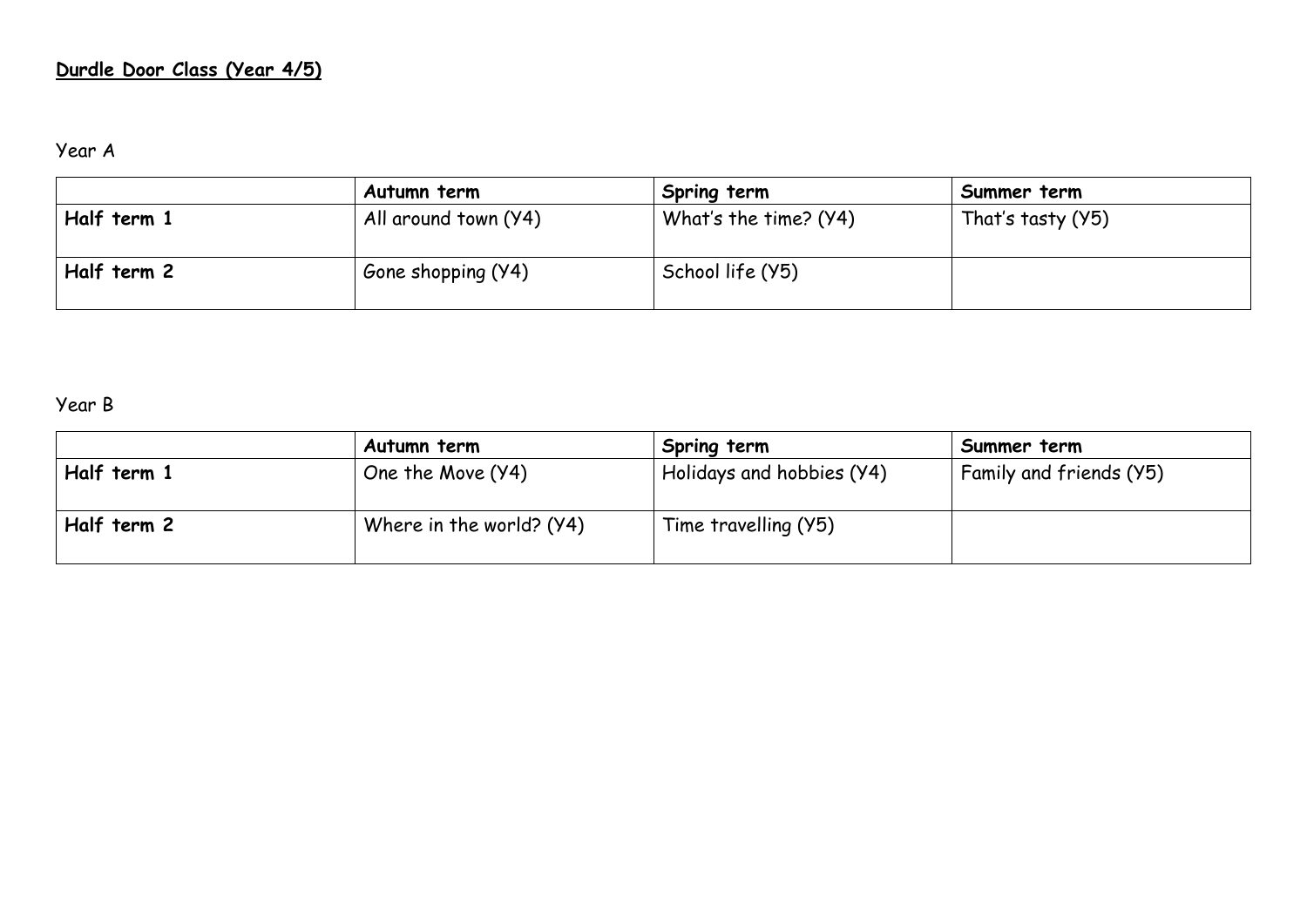## **Lulworth Class (Year 5/6)**

#### Year A

| Autumn term              | Spring term                    | Summer term            |
|--------------------------|--------------------------------|------------------------|
| Getting to know you (Y5) | Let's visit a French town (Y6) | Let's go shopping (Y6) |
|                          |                                |                        |

### Year B

| Autumn term              | Spring term         | Summer term       |
|--------------------------|---------------------|-------------------|
| All about ourselves (Y5) | This is France (Y6) | All in a day (Y6) |
|                          |                     |                   |

## Extra units

The following supplementary units are available. These are linked to French books and are most suited to Year 5 and 6. Please see Fiona for resources and plans

- Le Loup Qui Voulait changer
- Le rose neige et le garçon bleu (a Christmas story)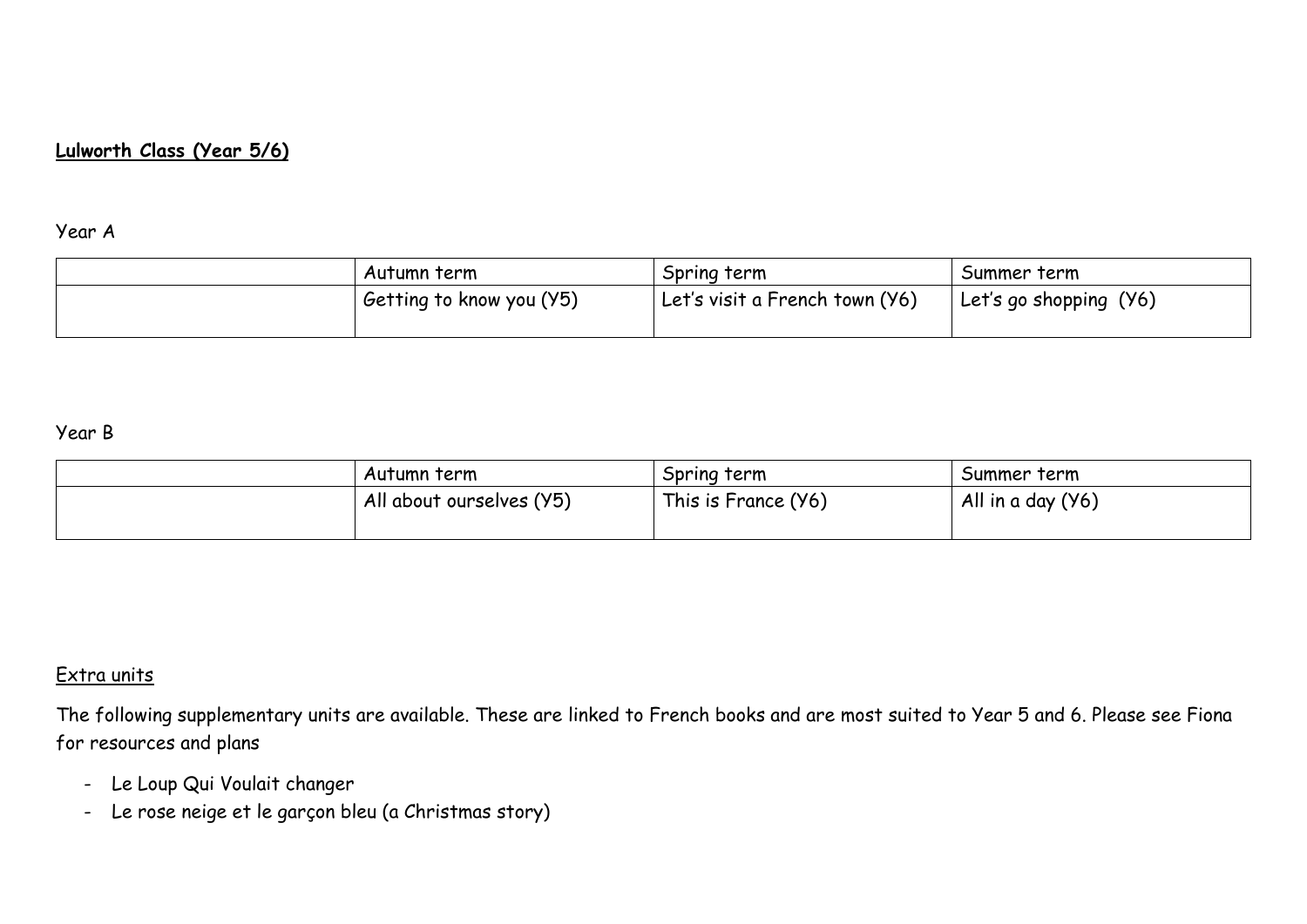# Le Loup Qui Voulait Changer

|        | LO and Vocabulary                                                                                                                                         | Input                                                                                                                                                                                                                                                                                                    | Main activity                                                                                                                                                                                                                                         | Plenary                                                                              |
|--------|-----------------------------------------------------------------------------------------------------------------------------------------------------------|----------------------------------------------------------------------------------------------------------------------------------------------------------------------------------------------------------------------------------------------------------------------------------------------------------|-------------------------------------------------------------------------------------------------------------------------------------------------------------------------------------------------------------------------------------------------------|--------------------------------------------------------------------------------------|
| Week 1 | LO: L'histoire<br>Loup<br>Changer<br>Couleur                                                                                                              | Show chn the story $-$ what do<br>they think it is about?<br>This story is in French - what<br>strategies can we use to<br>understand? Think cognates,<br>known vocab, look at pictures<br>Read story once all through and<br>discuss                                                                    | Read a second time - each<br>pair has is allocated a day. On<br>a whiteboard, they have to<br>record in English what<br>happened                                                                                                                      | Whole class to arrange<br>themselves in day order and<br>retell the story in English |
| Week 2 | LO: Les Couleurs<br>Vert<br>rouge<br>rose<br>bleu<br>orange<br>Marron (ou brun)<br>noir<br>Blanc<br>Jaune<br>multicolore<br>clair (light)<br>foncé (dark) | Quick reread of the story - what<br>colour is the wolf to start with?<br>Which colours does he paint<br>himself?<br>Ask chn to find on colour wheel<br>- how do they think the word<br>sounds.<br>Practise saying these colours as<br>a class then in pairs<br>What do they think multicolore<br>means?  | LA - loup multicolore with<br>labels to cut and stick<br>A - make a colour bank - pic<br>of un loup multicolore, with<br>colours labelled in French.<br>AA-to be encouraged to<br>think of and look up other<br>colours                               | Touchez la couleur                                                                   |
| Week 3 | lo: les jours de la semaine<br>lundi<br>mardi<br>mecredi<br>jeudi<br>vendredi<br>samedi<br>dimanche                                                       | Recap the beginning of the story<br>- why was the wolf sad? What<br>did he do?<br>Work through ppt of days of the<br>week (phonics focus i(ee) ch<br>(sh))<br>Play a game with chn - call out a<br>day of the week in French - they<br>have to tell you what day It is in<br>English and what colour the | LA - cut and stick days of week<br>in French and English<br>A - table showing days of<br>week in French and English -<br>they can add a coloured wolf<br>for each day<br>AA - completing sentences<br>à (day of week) le loup a<br>change de (colour) | Days of the week bingo                                                               |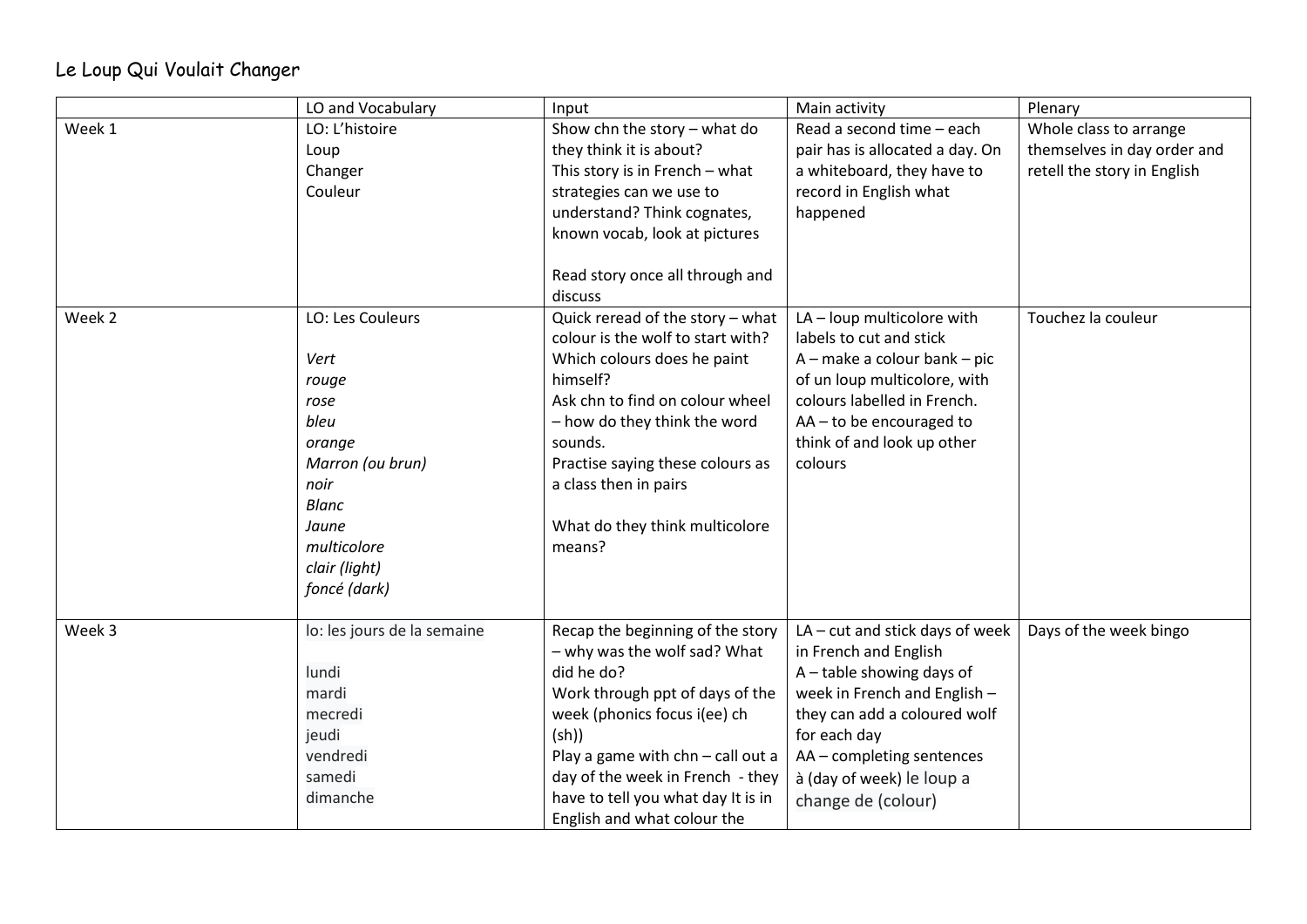|                                   | nb days of the week do not start | wolf was. Challenge one of chn   |                                 |                                 |
|-----------------------------------|----------------------------------|----------------------------------|---------------------------------|---------------------------------|
|                                   | with capital letters             | to lead the game                 |                                 |                                 |
| Week 4                            | LO: Le corps                     | Show a picture of the wolf-      | Label a blank body template of  | Heads, shoulders, knees and     |
|                                   | La tête                          | what body parts can you see?     | le loup with the different body | toes in French                  |
|                                   | les oreilles                     | Do they know the names of any    | parts                           |                                 |
|                                   | les yeux                         | in French? Label either an       | LA - matching activity          |                                 |
|                                   | les dents                        | outline body on board or a real  | AA-use French dictionary to     |                                 |
|                                   | les epaules                      | person with post-its! Practice   | find out other body parts       |                                 |
|                                   | les bras                         | pronunciation of different body  |                                 |                                 |
|                                   | les jambs                        | parts.                           |                                 |                                 |
|                                   | les genu                         |                                  |                                 |                                 |
|                                   | les pattes                       |                                  |                                 |                                 |
|                                   | (nb human feet are pied)         |                                  |                                 |                                 |
|                                   |                                  |                                  |                                 |                                 |
| Week 5                            | LO; Des animaux                  | Read through the whole story     | Chn to work in mixed ability    | Play a game where one child     |
|                                   |                                  | again on IWB - can the chn spot  | pairs                           | calls out the animal name in    |
| This activity is likely to take 2 | Le loup                          | any other animals? Make a note   | -Spot all the animals in the    | French and the others have to   |
| lessons                           | la grenuoille (frog)             | on an IWB.                       | book and find out the word in   | act like the animal (with sound |
|                                   | le renne (reindeer)              | We are going to practise using a | French                          | effects)                        |
|                                   | le poulet (chicken)              | French dictionary to find the    | - create a labelled picture of  |                                 |
|                                   | la vache (cow)                   | words for these animals - model  | all the animals (AA can refer   |                                 |
|                                   | L'abeille (bee)                  | and practise                     | back to colours, clair and      |                                 |
|                                   | le canard (duck)                 |                                  | foncé)                          |                                 |
|                                   | Le renard (fox)                  |                                  |                                 |                                 |
|                                   | le cochon (pig)                  |                                  |                                 |                                 |
|                                   | le paon (peacock)                |                                  |                                 |                                 |
|                                   |                                  |                                  |                                 |                                 |
| Week 6                            | LO: as above                     |                                  |                                 |                                 |
| Week 7                            | LO: Joyeux Noël (not linked to   | Share the Joyeux Noel ppt and    | <b>Making French Christmas</b>  | Bûche de Noël (Yule log) is a   |
|                                   | book)                            | complete the story               | cards                           | traditional French treat - if   |
|                                   |                                  |                                  |                                 | you are feeling kind, the class |
|                                   | Le Père Noël                     |                                  |                                 | could share one while they      |
|                                   | Renne                            |                                  |                                 | discuss what they enjoyed       |
|                                   | Traîneau                         |                                  |                                 | about the book                  |
|                                   | Sapin de Noël                    |                                  |                                 |                                 |
|                                   |                                  |                                  |                                 |                                 |
|                                   | Bonhomme de neige                |                                  |                                 |                                 |

[Le loup qui voulait changer de couleur.pptx](Le%20loup%20qui%20voulait%20changer%20de%20couleur.pptx)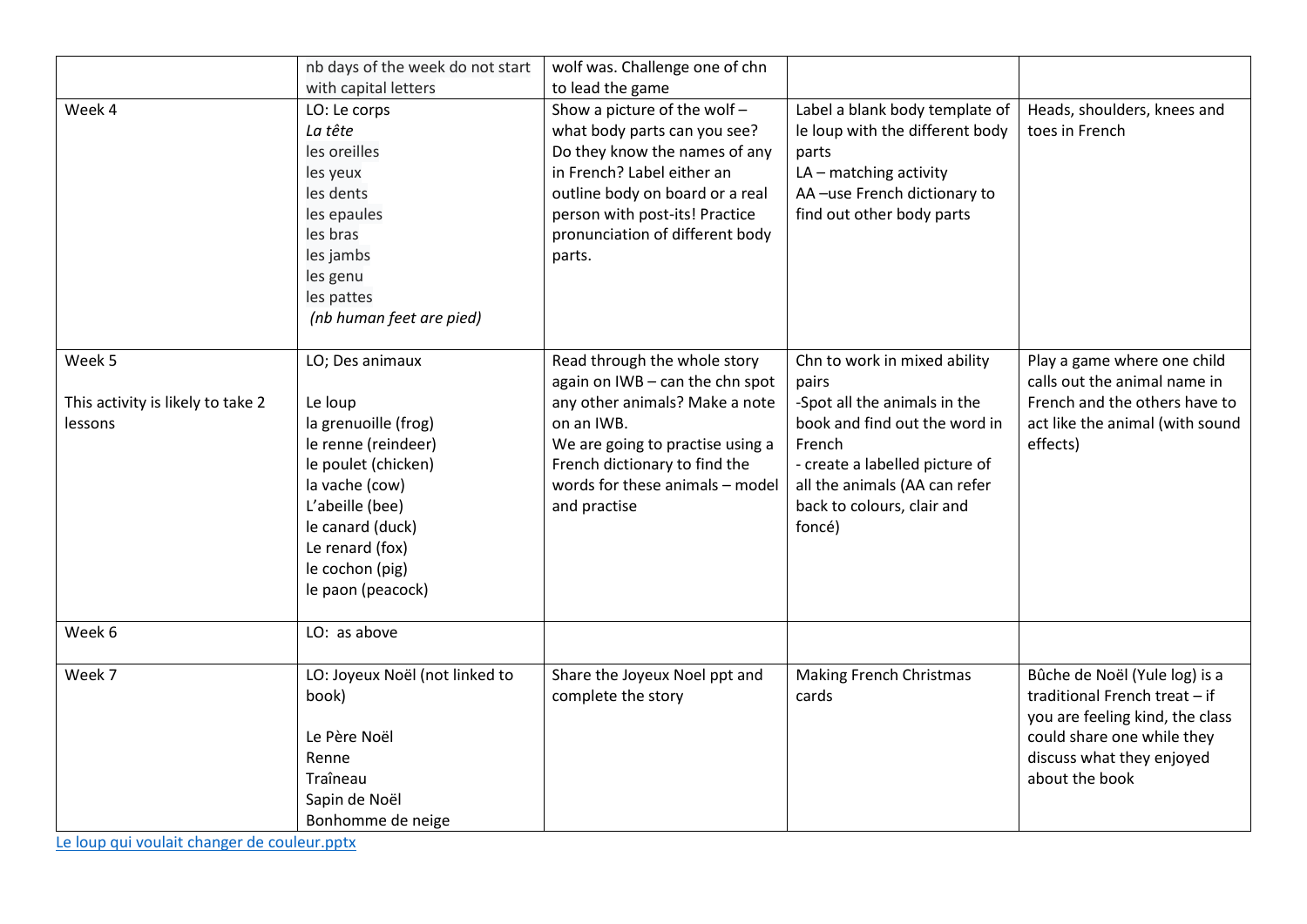# Le rose neige et le garçon bleu

|        | LO and Vocabulary                                                                                                       | Input                                                                                                                                                                                                                                                                                                                                  | Main activity                                                                                                                                                                                                                                                               | Plenary                                                                                             |
|--------|-------------------------------------------------------------------------------------------------------------------------|----------------------------------------------------------------------------------------------------------------------------------------------------------------------------------------------------------------------------------------------------------------------------------------------------------------------------------------|-----------------------------------------------------------------------------------------------------------------------------------------------------------------------------------------------------------------------------------------------------------------------------|-----------------------------------------------------------------------------------------------------|
| Week 1 | LO: Les Couleurs<br>rouge<br>rose<br>jaune<br>vert<br>bleu<br>gris<br>marron<br>orange<br>clair (light)<br>foncé (dark) | Show front cover - what do<br>they think this book is about?<br>Point out the le garcon bleu -<br>what do you notice about him?<br>And le rose neige?<br>Recap colours (ppt)                                                                                                                                                           | Labelling a picture of le garcon<br>bleu<br>$LA$ – support with a word bank<br>A - extend to clair and foncé                                                                                                                                                                | Read up to page 5, discussing<br>meaning of key words.                                              |
| Week 2 | LO: Ma chambre<br>chambre<br>lit<br>la fenêtre<br>jouets<br>ordinateur<br>chaise<br>garde-robe<br>tiroirs               | Quick recap of colours - touches<br>le couleur in the classroom.<br>Read the next two pages of the<br>book - ask the chn to look at<br>the picture of the bedroom -<br>can they use the word bank on<br>their desks to find the French<br>words for each object? If<br>possible show picture from book<br>on IWB and label each object | Draw and label a picture of<br>your bedroom<br>LA-labelling the picture from<br>the book<br>A - label a pic of their own<br>bedroom with word bank<br>AA - use colours in<br>descriptions (remind that<br>adjective goes after noun in<br>French) e.g. un lit bleu et blanc | Read pages 8 &9 discussing<br>the meaning of key words -<br>printemps, l'été, l'automne,<br>l'hiver |
| Week 3 | LO: Les Saisons<br>printemps<br>été<br>automne<br>hiver<br>janvier<br>fevrier<br>mars<br>avril<br>mai                   | Quick run through of the<br>months of the year (worth<br>mentioning cognates here)<br>What are the four seasons?<br>Show page from book - which<br>word do they think shows each<br>season. Practice in pairs.<br>Which months come in each<br>season? Practice<br>En printempts, il y a mars, avril<br>et mai                         | Creating a seasons wheel -<br>chn label each season in<br>French and draw things which<br>happen in that season<br>$LA$ – matching activity<br>AA - add months of the year<br>to the correct season in<br>French                                                            | Share next two pages of story<br>up to page 11                                                      |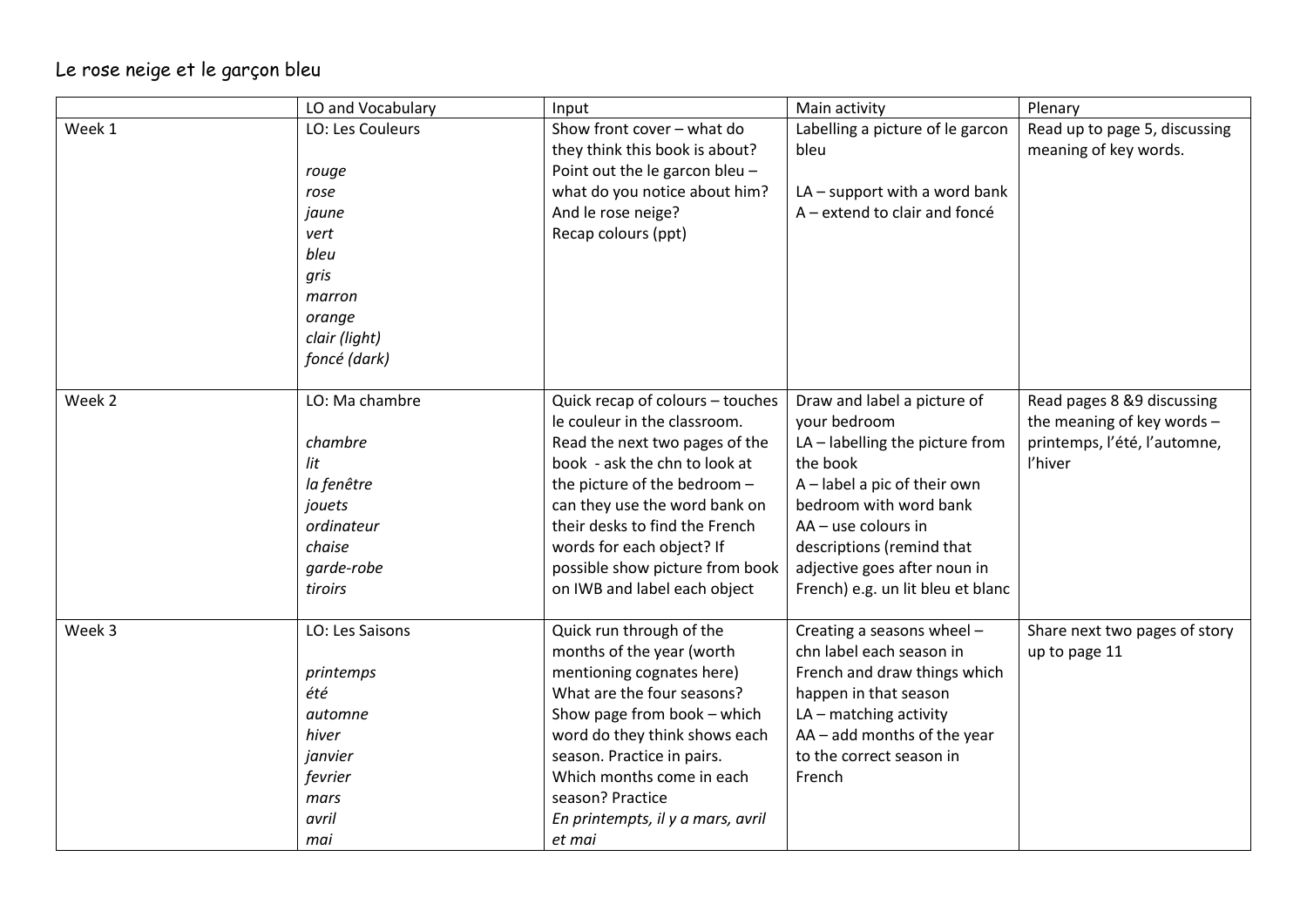|        | juin<br>juillet<br>août<br>septembre<br>octobre<br>novembre<br>decembre                                                                                         |                                                                                                                                                                                                                                                   |                                                                                                                                                                                                        |                                                                               |
|--------|-----------------------------------------------------------------------------------------------------------------------------------------------------------------|---------------------------------------------------------------------------------------------------------------------------------------------------------------------------------------------------------------------------------------------------|--------------------------------------------------------------------------------------------------------------------------------------------------------------------------------------------------------|-------------------------------------------------------------------------------|
| Week 4 | LO: Le corps<br>La tête<br>épaule<br>les bras<br>le couer<br>les jambes<br>les genu<br>les pied                                                                 | Show a picture of the blue boy -<br>what body parts can you see?<br>Do they know the names of any<br>in French? Label either an<br>outline body on board or a real<br>person with post-its! Practice<br>pronunciation of different body<br>parts. | Label a blank body template of<br>le garcon bleu with the<br>different body parts<br>$LA$ – matching activity<br>AA-use French dictionary to<br>find out other body parts                              | Heads, shoulders, knees and<br>toes in French                                 |
| Week 5 | LO: La météo<br>hiver<br>Le temps<br>Il fait froid<br>Il fait chaud<br>Il pleut<br>Il neige<br>C'est glacé                                                      | Share pages 12-15 of the book.<br>What do they notice about the<br>weather in winter?<br>Practice the different weather<br>which occurs in winter in pairs                                                                                        | Children create an en hiver<br>weather picture<br>LA - can match weather words<br>to pictures<br>AA - can be extended to<br>sentences<br>e.g en hiver, le temps il fait<br>froid                       | Aural activity - describing<br>their weather scenes to the<br>class in pairs. |
| Week 6 | LO: La nativité<br>Une étable<br>Une étoile<br>Un âne<br>Marie<br>Joseph<br>Une ange<br>Un berger<br>Un mouton<br>Les trois Rois Mages<br>L'or<br><b>Encens</b> | Show nativity ppt in French<br>(read through in French and ask<br>chn to write the English words<br>on their whiteboards when they<br>recognise them<br>Practise pronunciation on a full<br>nativity picture on board                             | Children draw or label a ready<br>drawn nativity scene in French<br>AA - can look back at the work<br>done over the term to add<br>extra details e.g. colours,<br>weather details to their<br>pictures | Read the next section of the<br>book                                          |